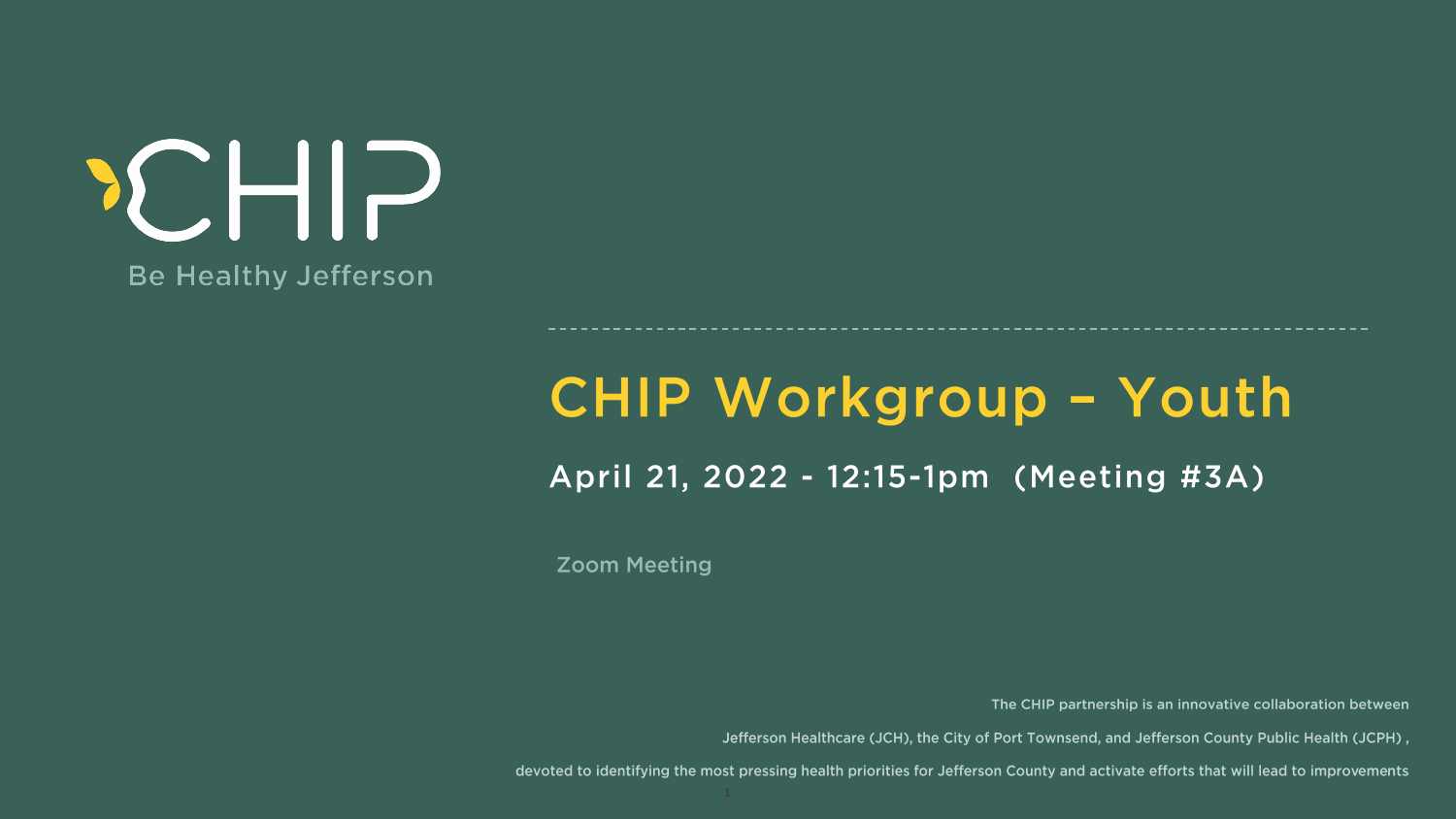### **Agenda – 4/21 YAB Meeting 4A - Action**  $\sum_{i=1}^{n}$

- . Introductions Participants are invited to share relevant updates
- **E** Funding Updates
	- SBHC Grant Application Submittal to WA DOH Susan O'Brien
	- RCORP-BHCS Submittal to HRSA Lori Fleming
- **E** Next Steps to:
	- Prepare Runway for Potential Funding Awards?
	- Integrate Work Plans outlined for Potential Funding awards?
	- Integrate Work Plans and update YAB Framework?
- Next Meeting Thursday,  $6/16/2022$  @ 12:15

Meetings Notes and Video:

www.behealthjefferson/youthworkgroup

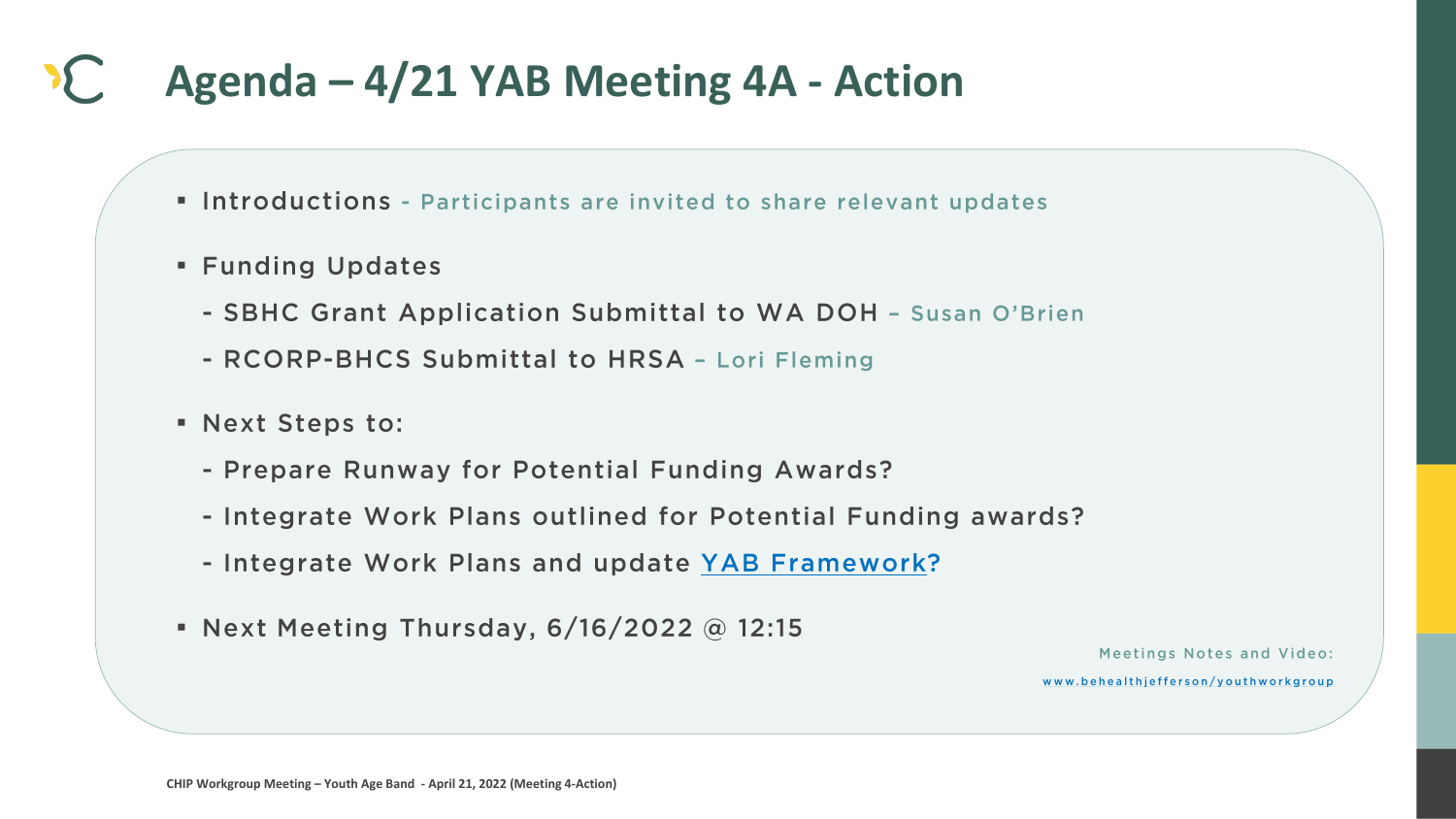### Proposal

- Increase efficiency of current SBHC services in Chimacum, Port Townsend and Quilcene schools through the:
- Expansion of medical hours at Port Townsend High school SBHC for one day/week



## **JCPH submits grant app for School-Based Health Center Funding**

### **Performance Period:**  8**/2022 through 7/2023**

• Expansion mental health access hours at all three SBHCs by adding an additional day of counseling services/week

- Expand marketing efforts and reach to increase community awareness of healthcare access
- 
- Update existing aging and/or inefficient tools and furniture at all 3 SBHCs

Application submitted 4/15/2022 Awards announced 5/16/2022

### **Funding:**

### **\$150,000**

As a part of implementing Substitute House [Bill 1225,](https://lawfilesext.leg.wa.gov/biennium/2021-22/Pdf/Bills/House%20Passed%20Legislature/1225-S.PL.pdf?q=20220207141810) WA DOH is awarding three or more Operational, Expansion, and/or Improvement Grants to maintain, improve, or expand existing SBHC operations.

> **Relevancy: Supports goal of CHIP-YAB through expanded mental health support and services**

WA Portal - Grant information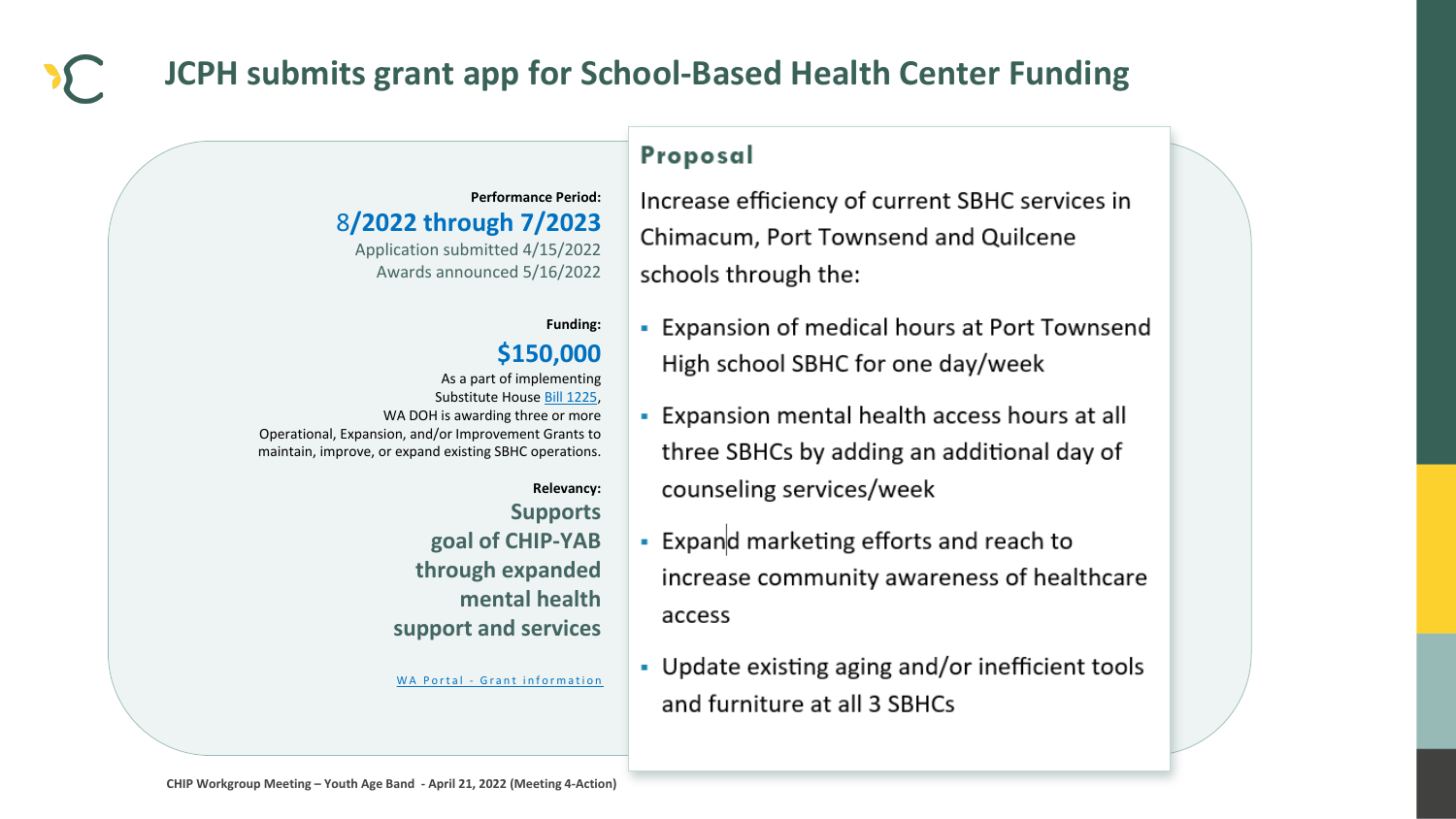#### **PROPOSED INITIATIVES**

- Bring together School District leadership, local health care, court-related stakeholders, other relevant service providers, and community-based youth-serving organizations to prioritize an integrated plan of identification and routing of at-risk youth.
- 2. Fund a behavioral health system assessment (Study) across the County for the resources available to youth. Then engage all county stakeholders to collaboratively develop a plan that improves the system to better route people to needed services.
- 3. Fund schools to hire in-school specialist to identify and anchor at-risk youth while routing them to the in-school administrative, instructional, and behavioral health support services they need.
- 4. Collaborate with OlyCAP to assess available housing data that BHC has not considered to date, and how to functionally collect data across the various data housing options OlyCAP currently uses.
- 5. With this new housing data source, work with Hospital, Salish Behavioral Health Administrative Services Organization (SBH-ASO), Jefferson Healthcare Hospital (JHC), Discovery Behavioral Healthcare (DBH), EMS and law enforcement to develop a housing data analysis plan to address the county's unstable housing. Ultimately, integrate the housing data analysis plan with the BHC's ongoing behavioral health data collection efforts to better inform insights the BHC uses to develop goals and strategic plans.
- 6. Working with Jefferson Transit and the School District's private charter bussing company to improve representation of rural and frontier needs as transportation need assessments are made, priorities set, and action plans strategized and executed.
- 7. Address the need for broader EMS data collection, improved acceptance of harm reduction measures, and civil exploration of our stigma throughout Jefferson County by adding the EMS Council as a BHC Partner.
- 8. Continue the BHC's work to convene, amplify, and extend the county's efforts to address structural and systemic behavioral health barriers beyond the existing RCORP-I Cohort II funding's performance period that ends 8/2023.



## **CHIP - YAB: BHC Application for \$2M RCORP Funding**

**Performance Period:** 

### **9/2022 through 8/2026**

Application submitted 4/19/2022

#### **Funding:**

### **\$500k/year - \$2M Total**

Supports CHIP and BHC Youth Age Band objectives developed in response to 2019 CHA.

#### **Purpose:**

**Set the foundation for positive behavioral health outcomes, particularly toward the objective of a county-wide youth behavioral health framework founded on common approaches, objectives, and modalities**

Grant Proposal Overview

Proposed Work Plan

HRSA-22-061- RCORP-Behavioral Health Care Support NOFO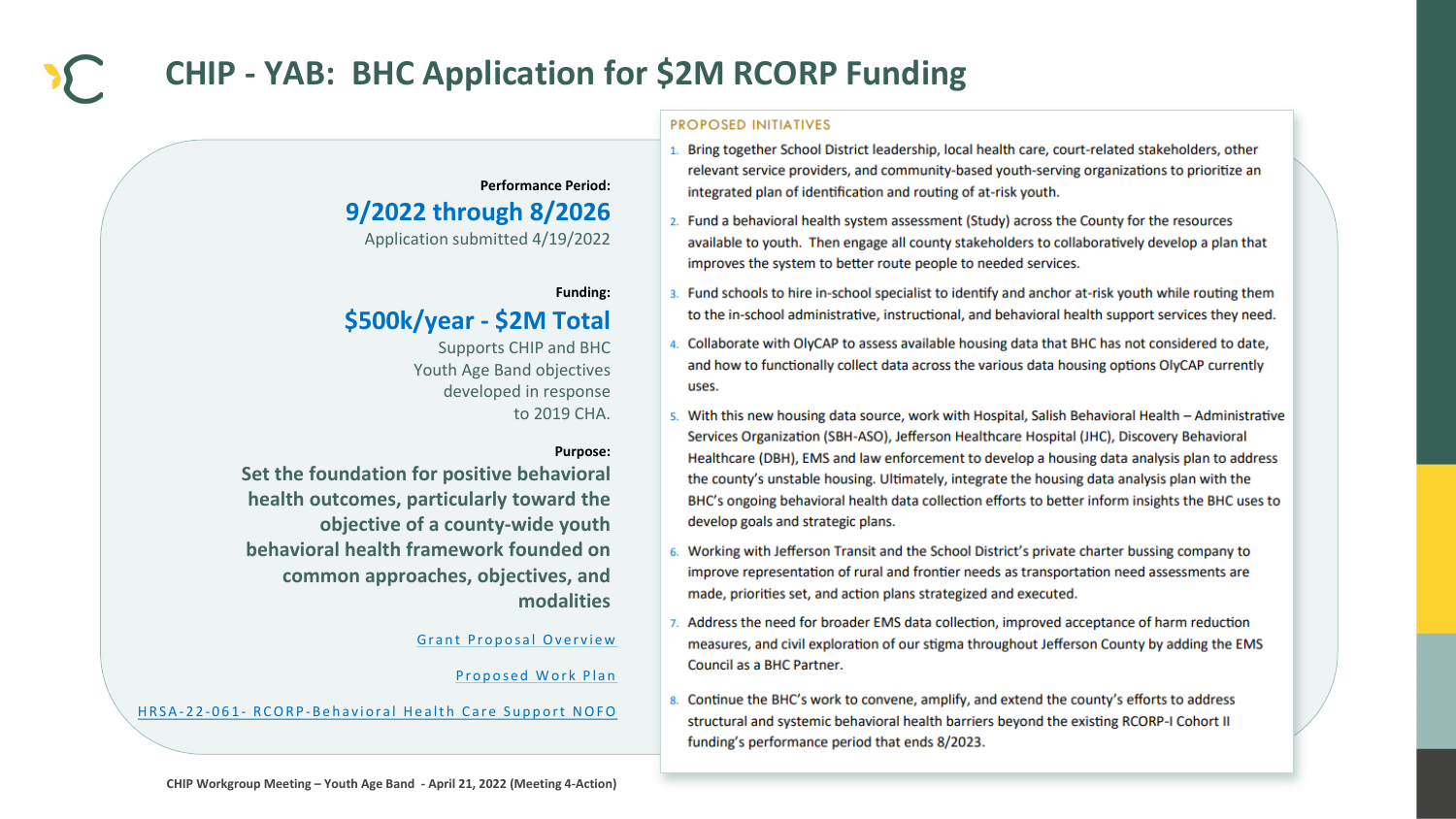# **Be Healthy Jefferson**

Next Steps